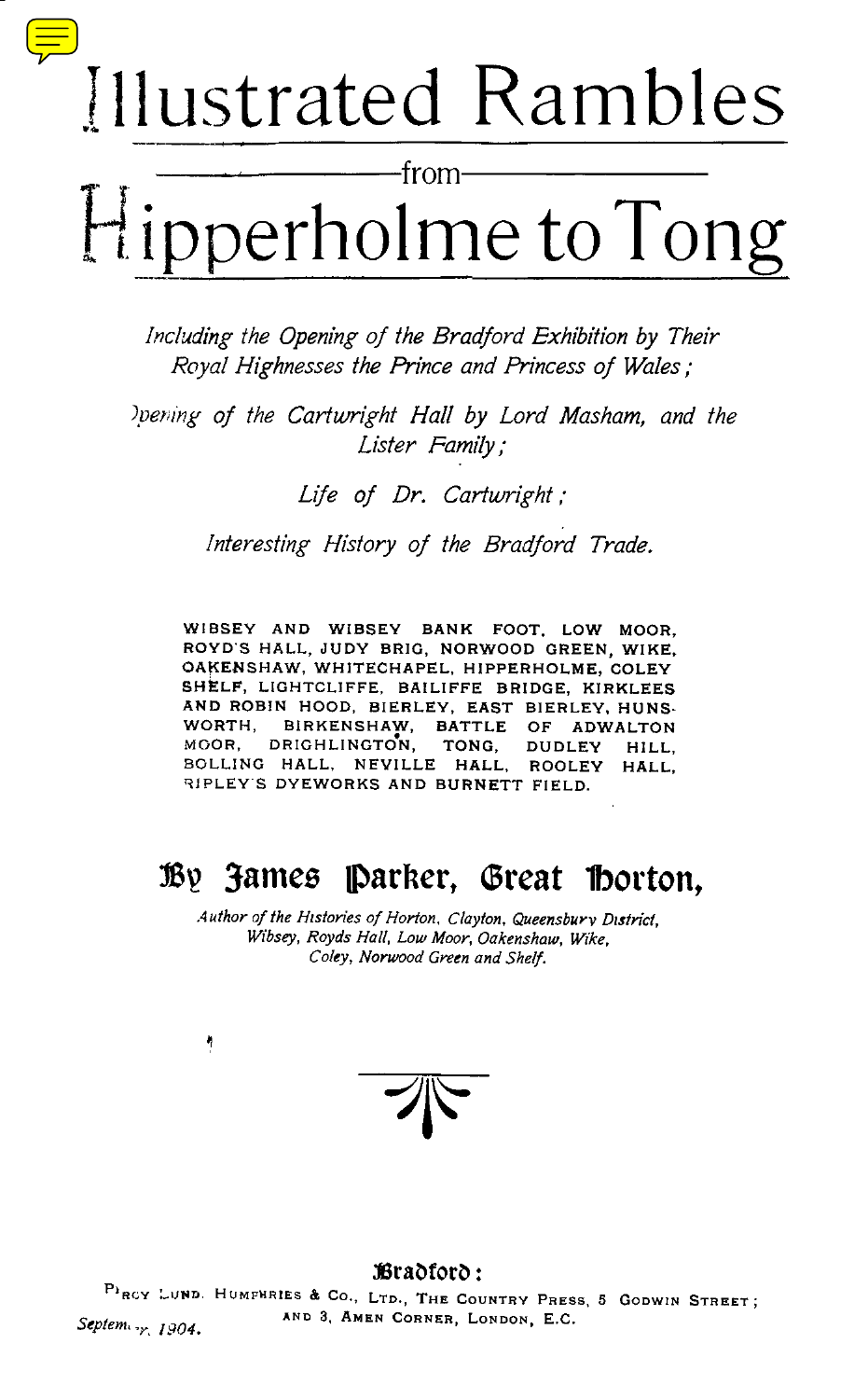## Preface.

The present volume is offered in continuation of the series of our "two previous volumes on the History of Wibsey, Low Moor, Oakenshaw, Wike, Coley and Shelf.

We have been induced to include in this volume the histories of Hipperholme, Lightcliffe, Bailiffe Bridge, Kirklees and Robin Hood, Bierley, East Bierley, Hunsworth, Birkenshaw, The Battle of Adwalton Moor, Drighlington, Tong Hall, Tong Street, Dudley Hill, Bolling Hall, etc.

And we have delayed issuing this work on purpose to include in it the opening of Cartwright Memorial Hall, Lister Park, by Lord Masham, the history of the Lister family, and also the opening of the Exhibition in Lister Park by their Royal Highnesses the Prince and Princess of Wales.

And also an interesting historical sketch of the Bradford trade, from its earliest history to the present, believing that these items of information are of sufficent historical value as to find a place in this work .

Our work in compiling this valuable information has been a great one, and it is hoped that as the result of these labours, an additional interest will he taken in the history of those places named in this work .

We may say that this work makes no pretence to literary excellence; it has been compiled from a sense of public duty, and we have tried in a humble way, to place on record events of historical importance, which otherwise might be lost to the public.

PICKLEs LANE, GREAT HORTON, SEPTEMBER, 1904.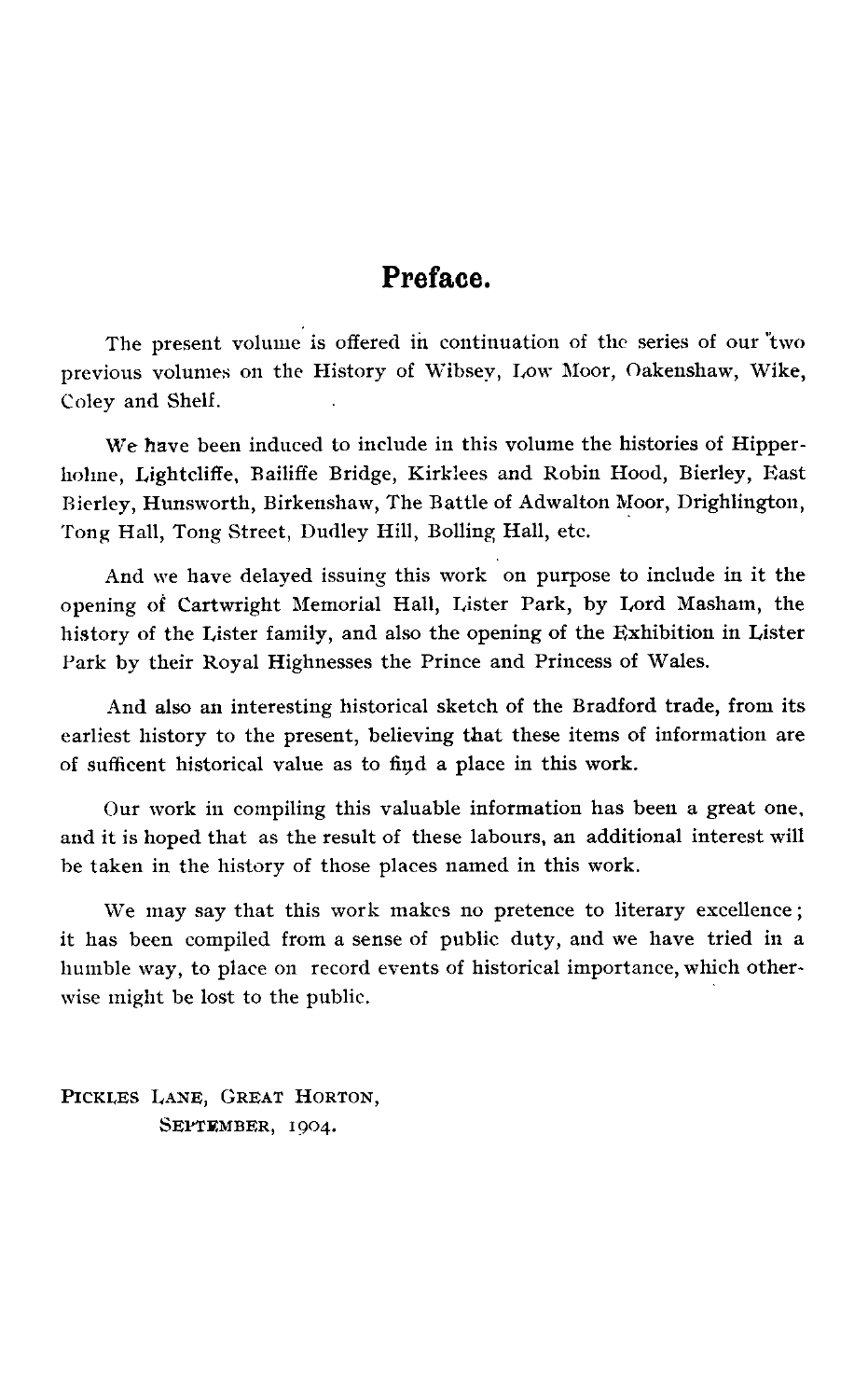# Index.

 

| Index.                                                                                                                                                                                                                                             |
|----------------------------------------------------------------------------------------------------------------------------------------------------------------------------------------------------------------------------------------------------|
| PAGE<br>1. - Opening of the Bradford Exhibition by their Royal Highnesses the                                                                                                                                                                      |
| Prince and Princess of Wales -<br>i.-v.<br><b>Contractor</b>                                                                                                                                                                                       |
| 2. Opening the Cartwright Memorial Hall by the Right Honourable<br>Lord Masham, J.P., D.L.-Banquet and History of the Lister                                                                                                                       |
| Family-The Nidd Waterworks<br>v.-xliv.                                                                                                                                                                                                             |
| 3. Royds Hall and the Low Moor Company—Kirkstall Abbey 13.56                                                                                                                                                                                       |
| 4.—Interesting History of Bradford Trade<br>-57-96                                                                                                                                                                                                 |
| 5.-Wibsey and Wibsey Bank Foot District, Neville Hall, Rooley<br>Hall and Burnett Field - - - - -<br>$97 - 189$                                                                                                                                    |
| 6.-Low Moor, North Bierley, Oakenshaw, Whitechapel, Wike and                                                                                                                                                                                       |
| Judy Brig<br>190-262<br>المجار المحارب المساري والمحارب والمحارب                                                                                                                                                                                   |
| 7. - Bierley, East Bierley, Hunsworth, Birkenshaw-Battle of Adwalton<br>Moor-Drighlington, Tong, and Hall, Tong Street, Dudley Hill,                                                                                                               |
| Bolling Hall, Bowling Church and Ripley Dyeworks<br>$263 - 343$                                                                                                                                                                                    |
| 7. Halifax Parish-Interesting Notes on Halifax Parish-Norwood<br>Green, Shelf, Coley Hall, Priestley Green, Hipperholme-<br>Interesting Ramble from Hipperholme, through Shibden Dale,<br>Queensbury, Clayton Heights, Great Horton, to Bradford - |
| Lightcliffe, Bailiffe Bridge, Kirklees and Robin Hood-The<br>English Wool Clip<br>$344 - 522$<br><b>Contract</b>                                                                                                                                   |
|                                                                                                                                                                                                                                                    |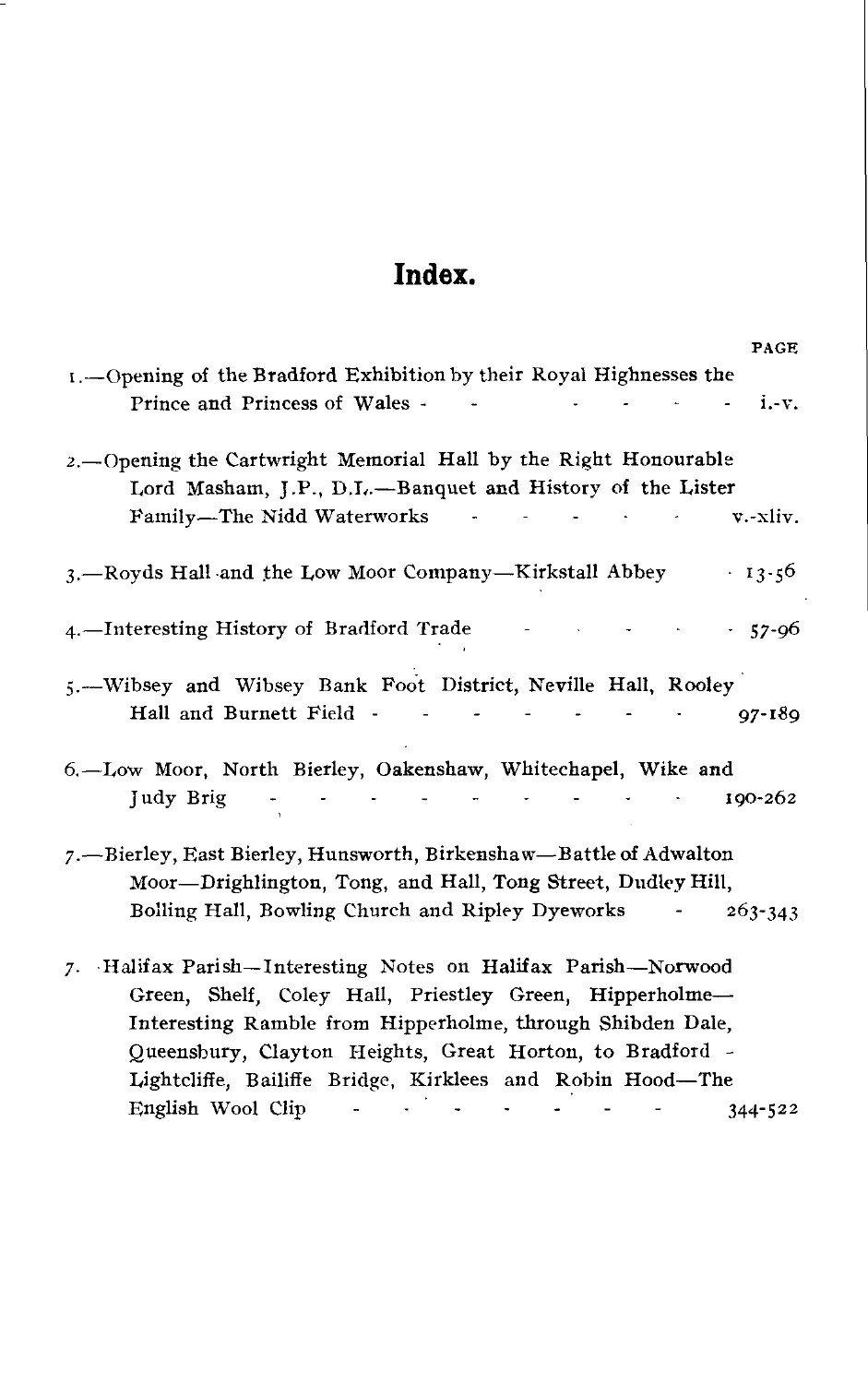## Bradford's Home of Art.

#### A TEMPLE OF BEAUTY.

Lister Park, on the breezy heights of Manningham, is associated with the history and development of the great industries of Bradford in a way which gives peculiar fitness to the erection there of the beautiful building which will now form the temple of the art treasures of the town. It was the home of the Lister family, and here Mr. Samuel Cunliffe Lister, now Lord Masham, sixty years ago took up the work of perfecting the contrivances for woolcombing which had been invented half-a-century before by Dr. Cartwright, the quiet country clergyman who gave the world that wonderful machine, the power-loom . Cartwright's woolcomber was a crude invention, and would only supersede the tedious and costly process of handcombing with the coarsest class of wool. With tremendous energy young Mr. Lister took up the work, buying the best invention in the market, and steadily improving it until, in 1844, the problem was virtually solved, and a splendid fortune awaited his enterprise. But no sooner was this realised than he took up silk-first the utilization of the " waste " material, and then<br>fine silk itself. Struggling with titanic energy, he was twice all but ruined Struggling with titanic energy, he was twice all but ruined in the quest, and Lister Park itself, the old family home, had to provide the sinews of war for the last stupendous effort which made him the greatest silkmaker in the world.

Now the park has long been the beautiful playground of Bradford, and six years ago Lord Masham presented the town with the means of erecting on the crest of its hill, the site of his childhood's home, surrounded by slopes covered with forest elms and oaks and beeches, the art gallery and museum which will commemorate the life of Dr. Cartwright, the poor clergyman who gave the world the power-loom, but did not live to reap the reward of his invention.

This afternoon,\* with about a hundred colleagues of the Press, I have been shown over the loan exhibition of pictures, which will occupy the building for the summer. Many of these pictures-by Watts and Leighton and Sargent, La Thangue and Clausen and Maurice Greiffenhagen-are already popular favourites. But there are Turners and Romneys, Gainsboroughs, Constables, Chromes, and Hogarths that have rarely, if ever, been on public view, and the collection is well worth a pilgrimage to Bradford to see . The building itself, with its broad pediments and stately Ionic columns, and its beautiful setting of wood and hill, is a noble monument to the inventor upon whose work the industry of Bradford has been built. It resembles somewhat some of the finest buildings of the kind of eighteenth-century France, but, unlike them, is erected by and for the people themselves, with the help of one of their greatest captains of industry, and not wrung by feudal tyrants from a starving peasantry. All its fittings, down to the simplest pendant or bracket, have been separately designed by the architect, Mr . Simpson . No " stock " patterns such as give their terrible uninteresting uniformity to so many buildings have been allowed to find place .

#### HOW BRADFORD GREW.

Side by side with the solid stonework of the memorial buildings are the various halls of the Exhibition, their graceful outlines gleaming like ivory among the trees. It is well that an Exhibition marking the growth of Bradford's industry, and its splendid scientific and technical triumphs, should be held at such a time and in such a place. Apart from the romantic history of the estate itself, the fact that its very soil yielded the wealth squandered in that fine, fierce fight with nature and circumstance that enabled Lord Masham to found the great silk industry of the place, the situation has another and deeper significance. Bradford as a " wool town " goes back right into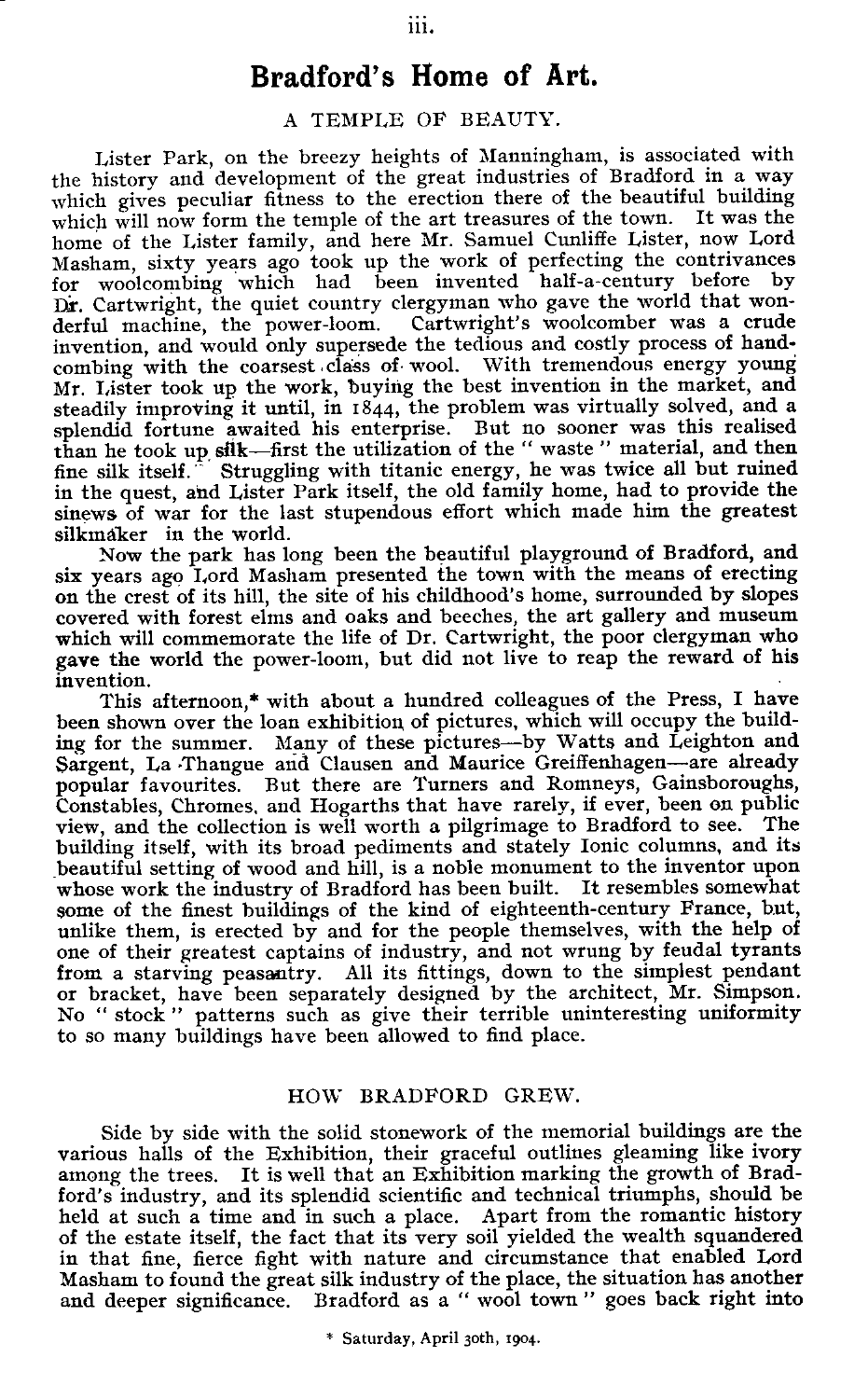the dim beginnings of our national history. Right here from these verdant slopes you may look across to moors where you can walk free and unfettered over the great heather-grown backbone of England to the very border of North Britain. Bradford marks the point where the open moors, with their flocks and herds, meet the cities and hamlets of the plain. Here from time immemorial the shepherd has brought down his burden of fleeces to the loom, here for ages the whirr of the shuttle has filled the lives and coloured the dreams and fired the imaginations of the people. When Virgil saw in the perils and adventures of Fate-tossed AEneas the beginning of the mighty causes that built up the Roman people, he read deeply into the meaning of history. Bradford is Bradford not because of those great inventions that have flashed forth like the splendid march of one of the world's conquerors ; but because here the craft of the weaver has taken deep root in the heart of the people, has penetrated through many generations the most subtle and delicate fibres of their inner life ; because they are thus able to seize and adapt every fact and change and invention bearing ever so remotely on their common work. What Bradford learned about wool it has applied to silk. To-day it stands at the head of the world's weaving industry. The laugh of sunlit waters, the sparkle of morning dew, the soft pearly hues of the shells upon the shore, the tender bloom on the ripe fruits of summer have been caught and imprisoned in those fairy fabrics that flutter from Bradford's wonderful looms. Dainty ladies of Mayfair and Belgravia buy these lovely diaphanous cloud-tinted silks as from Paris, little knowing that Bradford made them, and sent them abroad to be brought back with the burden of a foreign tax. That is because Bradford has been too conservative. It has been content to sell to the wholesale buyer. But in this Exhibition it shows the public what it can do, and now that we see that the brightest and most beautiful garments of the world are of our own make, it is to be hoped the prejudice in favour of foreign goods will vanish like the foolish superstition that it is.— $Daily$  News, Monday, May 2nd, 1904.

### The Dress Show at the Exhibition.

Probably no feature of the Exhibition is so generally attractive as the display of Bradford goods. Ten of the leading firms-each of them in the front rank in their special lines-have agreed to exhibit upon a concerted plan. It is not a combined, but in some senses a competitive show, and yet the result is harmonious and strikingly effective. One or two notable Bradford houses are, indeed, conspicuous by their absence, but although they might have added to the extent of the show they could hardly have contributed to make it more representative . The ten firms exhibiting are Messrs. A. & S. Henry & Co. Limited, Law, Russell & Co., Limited, and E. G. Williams & Co., merchants ; and Messrs. J. Cawthra & Co., Limited, James<br>Drummond & Sons, Limited, John Foster & Sons, Limited, Lister & Co., Limited, Mitchell Bros., Priestley, Limited, and Sir Titus Salt, Bart., Sons and Co., Limited. The Bradford Dyers' Association also have a stand in which they are showing linings, but it does not come into this scheme.

The idea of exhibiting fabrics intended ultimately to grace the human form divine, in such a manner that the intended wearer can form some idea of what the dress piece will look like when made up, is borrowed from the last Paris Exposition, where the Salles des Costumes was unquestionably the most popular section of that wonderful world's fair. And it is safe to say that never before in England has there been got together such a representation of what can be produced by our own country in the way of wool textiles . The ordinary man in the trade is trained to judge of styles and shades from patterns, but even he is not seldom at fault for want of a little more imagination. It is always easier to persuade a buyer when you can show him the piece instead of a card or a bunch of patterns . A section of the trade, we know, sneers at the idea of exhibitions, and there are a few people who fear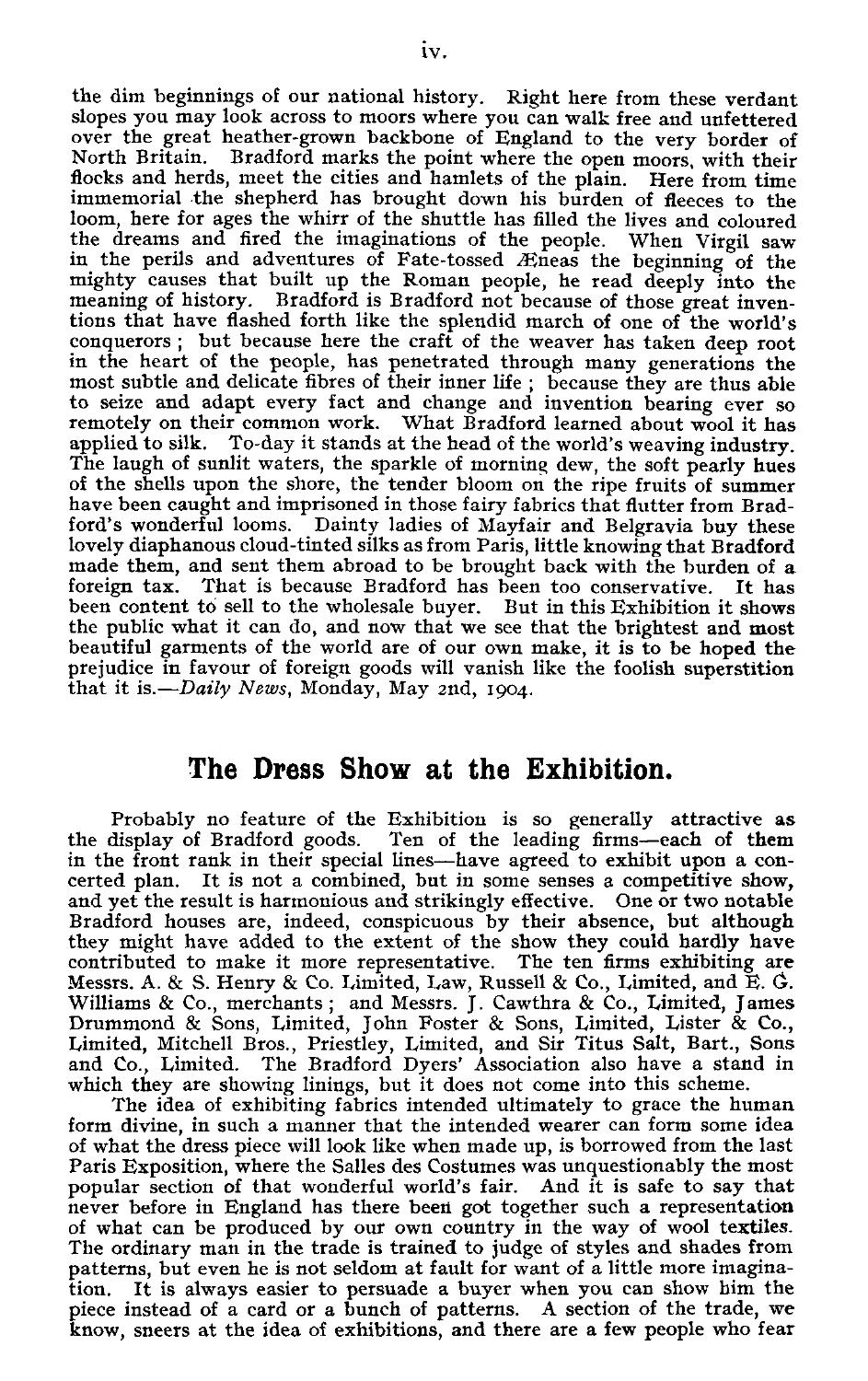<span id="page-5-0"></span>that we give away as manufacturers more than we get ; but on the other hand the conviction is gaining ground that we have allowed others to reap where they ought not to have sown if we had been more assiduous in keeping Bradford's name always to the front, and that advertising pays whether it be done by the individual or the community . The stands of the firms mentioned above are all arranged in what may he termed the nave of the Industrial The actual fabrics contained in the cases range through the finest silk and crepes de chine and plain and fancy mohairs to all-wool faced cloths and solid worsteds and linings for men's wear. As textile productions they will compel admiration.  $\frac{1}{\pi}$  that we give  $\frac{1}{2}$  that we give a hand the convi

#### FINE ART SECTION IN THE CARTWRIGHT MEMORIAL HALL,

including Pictures in Oil, Water-colours, Black and White Drawings, Etchings, Sculpture, Furniture, Porcelain, etc., from the time of Hogarth to the present day.

#### INDUSTRIAL SECTION IN THE INDUSTRIAL HALL,

including Textiles-Textile Machinery- Locomotion, Industrial, Domestic, Engineering, Recreation, Education, Science, Sanitation, etc .

#### THE WOMEN'S SECTION,

comprising Work designed and executed by Women, and illustrating in a<br>novel way the following branches :—ARTS AND CRAFTS, EDUCATION, AND DOMESTIC SCIENCE.

> THE MODEL HOSPITAL AND CHILDREN'S HOME. THE SOMALI VILLAGE. MILITARY AND ORCHESTRAL BANDS. VOCAL AND CHORAL MUSIC. BAND CONTESTS. PALACE OF ILLUSIONS. THE WATER CHUTE. CRYSTAL MAZE. GONDOLAS, BOATS, AND PETROL LAUNCHES ON LAKE. CAPTIVE BALLOON. GRAVITY RAILWAY.<br>FAIRY FOUNTAIN. NATIONAL SPORTS. PHYSICAL DRILL DISPLAYS. FIRE BRIGADE AND AMBULANCE DISPLAYS<br>MILITARY TATTOOS. GRAND ILLUMINATIC GRAND ILLUMINATIONS AND FIREWORKS. EXHIBITIONS OF SPECIAL TRADES.

# Opening of the Cartwright Hall, Lister Park, Manningham.

The opening of the Cartwright Hall took place on Wednesday, April 13th, 1904, by the Right Hon. Lord Masham, J.P., D.L. After the opening ceremony Lord Masham was entertained to a banquet at the Great Northern (Victoria Hotel, Bradford) by his Worship the Mayor of Bradford, Alderman David Wade, J.P.

The following guests were invited by his Worship the Mayor to meet the Right Hon. Lord Masham, J.P., D.L. His Worship the Mayor presided.<br>The High Sheriff of Yorkshire, Mr. William Ferrand, J.P., St. Ives,

Bingley; Mr. J. Hutton, M.P., Northallerton; Colonel the Hon. A. M. Cathcart, Ripon ; Sir Henry Beresford Peirse, Bart., Bedale ; Mr. Marmaduke Wyvill, Denton ; Hon. S. C. Lister, Swinton Hall ; Hon. John Lister, Newark ; Mr. Hector Christie, Bedale (Jervaulx Abbey) ; Mr. C. Maister (Lord Masham's agent), Masham ; Mr. John Maugham, Jervaulx Abbey, agent to Lord Masham ; Mr. William Rouse, Bedale ; Lord Mountgarret, Nidd Hall, Ripley ; Mr. A. M. Wilson, Eshton Hall, Gargrave ; Rev. E. A. Webb, Masham.

Mayor of Huddersfield.